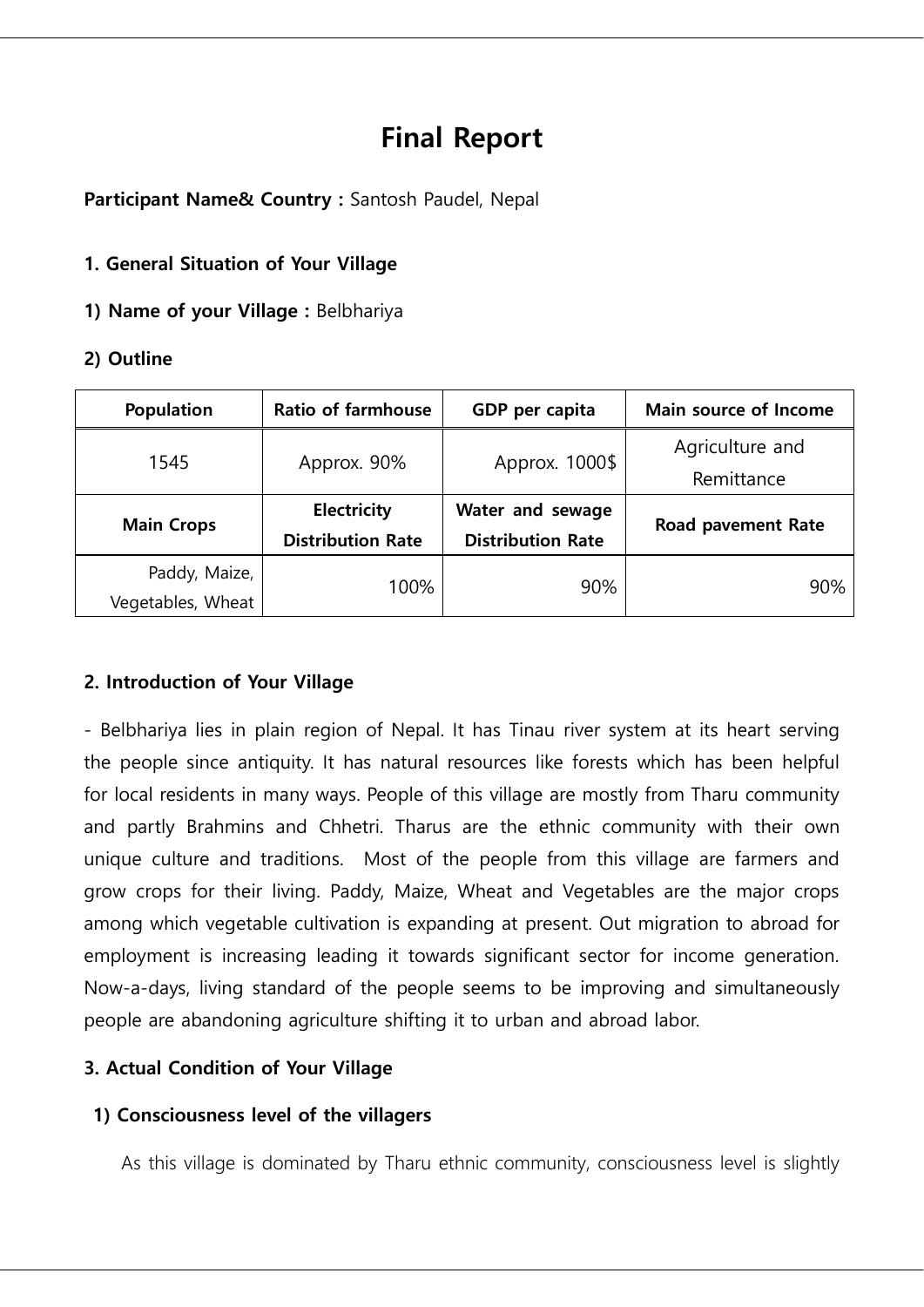below in comparison to other communities in Nepal. However, villagers here are kind to outsiders and have good sense of hospitality. They are decent and loyal towards each other and are helpful to a larger extent. They are not used to with working in a group or for a common cause but they are simple and can easily be convinced to do so. People in my village are hard-working and can deliver great results when needed.

# **2) Income of People**

Main source of income is agriculture and livestock. However, it is being slowly substituted by remittance from the muscle drain at urban cities and abroad.

#### **3) Level of Public Sanitation& Public Amenities**

#### **- How about the actual living condition of residential environment?**

Most of the people in our village use fire-woods for cooking and few have adopted LPG gas now-a-days. Drinking water facility has improved and almost all households have access to pure drinking water. In villages most of the household garbage is used for composting and kitchen waste used to feed animals. There are dustbins at different locations on roadside for other solid waste as well as small irrigating canals nearby cultivated fields. Overall sanitation status is good and well managed. Temples, community hall, primary school, health-post, municipality ward office are some of the public amenities available in our village.

# **4. Action Plan for your Village**

#### **1) What are the main problems that disturb the development of your Villages?**

- Major problems disturbing our village development are:
- 1. Labor out-migration
- 2. Abandoning Agriculture
- 3. Lack of entrepreneurship
- 4. Lack of basic public requirements

#### **2) What are the solutions of main problems for your village's bright future?**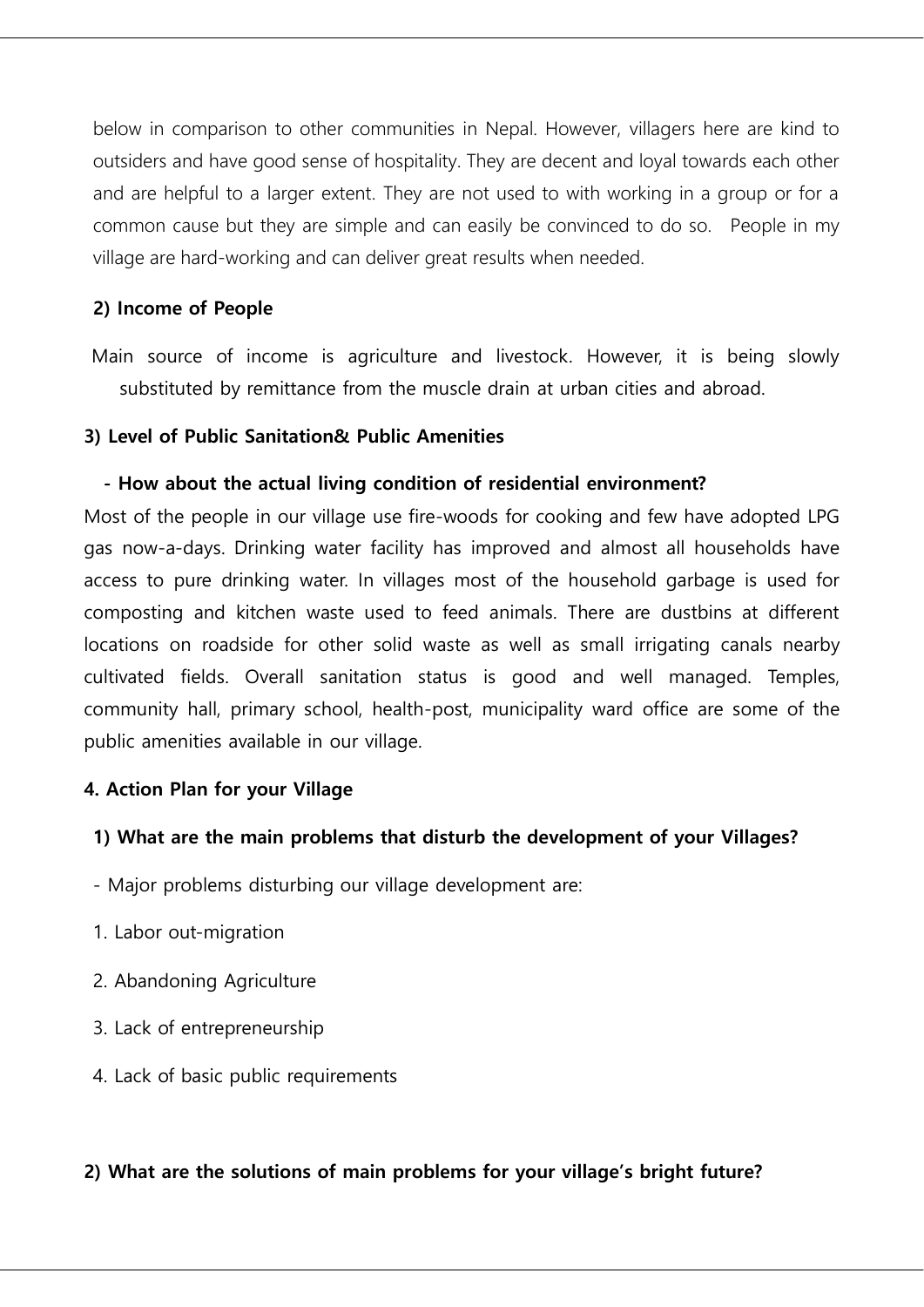- Solutions to aforementioned main problems of our village are:
- 1. Utilizing own labor resources in our own developmental programs.
- 2. Promoting agriculture addressing all its shortcomings.
- 3. Youths mobilization for entrepreneurship and leadership.
- 4. Comprehensive village development model must be prepared and implemented.

# **3) How would you utilize the Korean Saemaul Undong to solve the main problems of your village?**

- Korean Saemaul Undong is one of the promising developments igniting approach widely adopted in many countries of the world. Korean Saemaul Undong has been devised understanding the nature and characteristics of society and their dwellers. Primarily, core values of Korean Saemaul Undong i.e., team work, dedication and selfhelp must be utilized to solve any problems of the society. Problems need to be understood more precisely, it must be analyzed and interpreted for the solution, which is inherited in Saemaul Undong approach of solving problems. Co-ordination among stakeholders, public participation and government support is also an indispensable process adopted by Saemaul Undong that must be followed in order to solve problems of our village too.

|  |  |  |  |                                                    |  |  | 4) Please write your action plan by benchmarking the success factors of Saemaul |
|--|--|--|--|----------------------------------------------------|--|--|---------------------------------------------------------------------------------|
|  |  |  |  | Undong to solve the main problems of your village. |  |  |                                                                                 |

| <b>Objectives</b> | <b>Action Required (Tasks)</b> | <b>Time Frame</b> | Necessary           |
|-------------------|--------------------------------|-------------------|---------------------|
| (Goals)           |                                |                   | <b>Resources</b>    |
| Preventing labor  | Involving people in off-       | 3 years           | -Local agencies     |
| out-migration     | farm activities for            |                   | empowerment and     |
|                   | additional income              |                   | government support  |
|                   | Increasing employment          |                   | - Support for       |
|                   | opportunities                  |                   | agriculture         |
|                   | mobilizing                     |                   | diversification and |
|                   | cooperatives.                  |                   | modernization.      |
|                   | Capacity development           |                   | Financial<br>and    |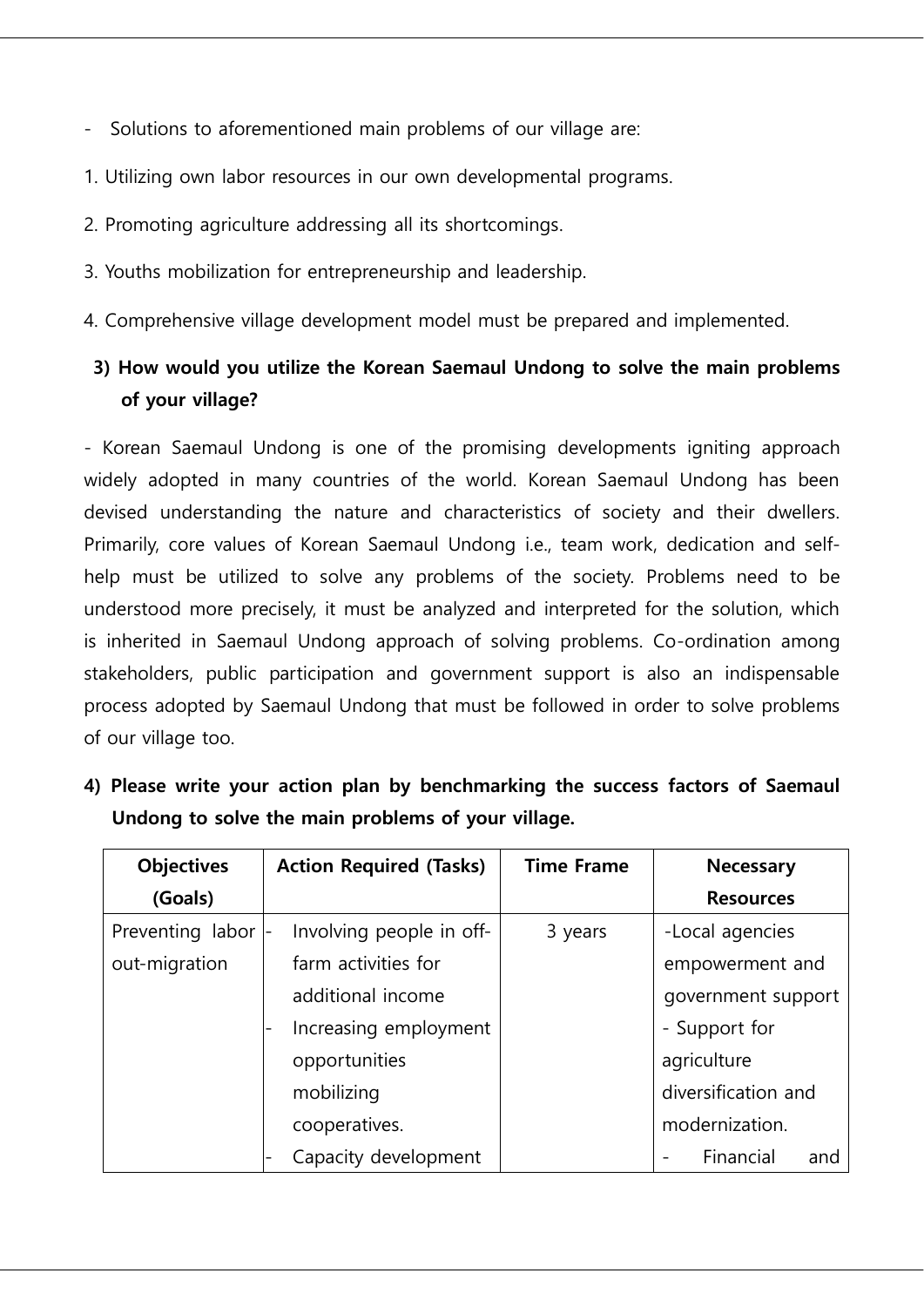|                    | trainings for leadership |            | technical<br>assistance |  |  |
|--------------------|--------------------------|------------|-------------------------|--|--|
|                    | and skill enhancement.   |            | for<br>skill            |  |  |
|                    |                          |            | enhancement.            |  |  |
|                    |                          |            |                         |  |  |
| Retention of       | Enough subsidies on      | 3<br>years | Government              |  |  |
| villagers in       | farm inputs,             |            | support<br>on           |  |  |
| agriculture        | production and           |            | subsidies<br>and        |  |  |
|                    | marketing function.      |            | assured savings of      |  |  |
|                    | Modernizing              |            | farmers,                |  |  |
|                    | agriculture with         |            | - Research and trial    |  |  |
|                    | improved technologies.   |            | fund<br>for<br>ag-      |  |  |
|                    | Government               |            | extension<br>and        |  |  |
|                    | intervention on          |            | technology              |  |  |
|                    | assured savings from     |            | adoption                |  |  |
|                    | any agricultural         |            |                         |  |  |
|                    | activities.              |            |                         |  |  |
| Entrepreneurship   | business<br>Agri-        | 1 year     | Initial<br>start-up     |  |  |
| development        | incubation<br>programs   |            | support fund            |  |  |
|                    | for youths.              |            | Technical               |  |  |
|                    | Exposure<br>visits<br>to |            | manpower                |  |  |
|                    | promising<br>business    |            | support.                |  |  |
|                    | enterprises              |            |                         |  |  |
| Construction<br>of | Developing<br>village    | 5 year     | Public support in       |  |  |
| public<br>basic    | development<br>master    |            | self-help               |  |  |
| infrastructures    | plan.                    |            | approach.               |  |  |
|                    | Public<br>persuading     |            | Government<br>and       |  |  |
|                    | programs                 |            | local<br>agencies       |  |  |
|                    | leadership<br>Village    |            | support.                |  |  |
|                    | identification<br>and    |            | Skilled manpower<br>-   |  |  |
|                    | development              |            | associated<br>and       |  |  |
|                    |                          |            | expenses.               |  |  |